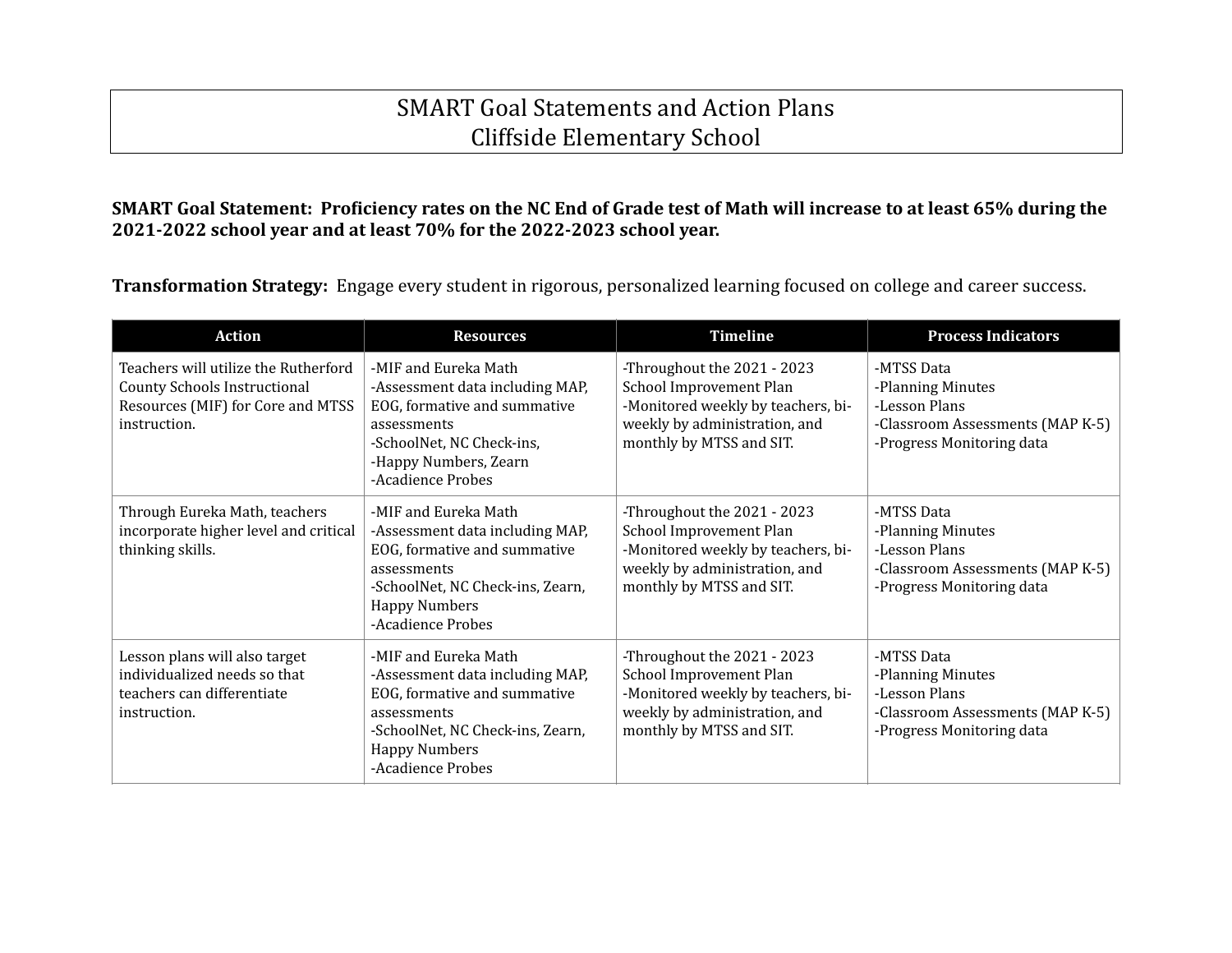Transformation Strategy: Ensure that a comprehensive, integrated system of support fosters students' social and emotional health.

| <b>Action</b>                                                                                                                                                                                 | <b>Resources</b>                                                                          | <b>Timeline</b>                                                                      | <b>Process Indicators</b>                                                                                         |
|-----------------------------------------------------------------------------------------------------------------------------------------------------------------------------------------------|-------------------------------------------------------------------------------------------|--------------------------------------------------------------------------------------|-------------------------------------------------------------------------------------------------------------------|
| Teachers and support staff will<br>disaggregate data during MTSS<br>meetings so that identified and<br>individual student strengths and<br>weaknesses can be addressed for<br>optimal growth. | -Assessment data including MAP,<br>EOG, Acadience, formative and<br>summative assessments | -Throughout the 2021 - 2023<br>School Improvement Plan<br>monitored every two weeks. | -MTSS Data<br>-Planning Minutes<br>-Lesson Plans<br>-Classroom Assessments (MAP K-5)<br>-Progress Monitoring Data |
| Teachers will develop lessons for<br>core and MTSS instruction which<br>address individual student needs.                                                                                     | -Assessment data including MAP,<br>EOG, Acadience, formative and<br>summative assessments | -Throughout the 2021 - 2023<br>School Improvement Plan<br>monitored every two weeks. | -MTSS Data<br>-Planning Minutes<br>-Lesson Plans<br>-Classroom Assessments (MAP K-5)<br>-Progress Monitoring Data |

Transformation Strategy: Ensure all students' equitable access to safe, modern educational facilities and appropriate learning resources.

| <b>Action</b>                                                                                                                                                             | <b>Resources</b>                                                                                                                                                                        | <b>Timeline</b>                                                                                                                                           | <b>Process Indicators</b>                                                                                                                                                |
|---------------------------------------------------------------------------------------------------------------------------------------------------------------------------|-----------------------------------------------------------------------------------------------------------------------------------------------------------------------------------------|-----------------------------------------------------------------------------------------------------------------------------------------------------------|--------------------------------------------------------------------------------------------------------------------------------------------------------------------------|
| Teachers and staff will incorporate<br>technology devices (iPads) as an<br>interactive tool which supports the<br>curriculum being taught                                 | -MIF and Eureka Math<br>-Assessment data including MAP,<br>EOG, formative and summative<br>assessments<br>-SchoolNet, NC Check-ins, Zearn,<br><b>Happy Numbers</b><br>-Acadience Probes | -Throughout the 2021 - 2023<br>School Improvement Plan<br>-Monitored weekly by teachers, bi-<br>weekly by administration, and<br>monthly by MTSS and SIT. | Lesson plans, resources<br>documentation including apps,<br>websites, etc.<br>-Classroom assessments (MAP K-5)                                                           |
| Teachers will provide opportunities<br>for all students to have equitable<br>access to quality instruction which<br>includes higher level and critical<br>thinking skills | -MIF and Eureka Math<br>-Assessment data including MAP,<br>EOG, formative and summative<br>assessments<br>-SchoolNet, NC Check-ins, Zearn,<br><b>Happy Numbers</b><br>-Acadience Probes | -Throughout the 2021-2023 School<br>Improvement Plan -Monitored<br>weekly by teachers, bi-weekly by<br>administration, and monthly by<br>MTSS and SIT.    | -Lesson plans, resources<br>documentation including apps,<br>websites, etc.<br>-Classroom assessments (IStation<br>and MAP for K-3 reading and MAP<br>for $4-5$ reading) |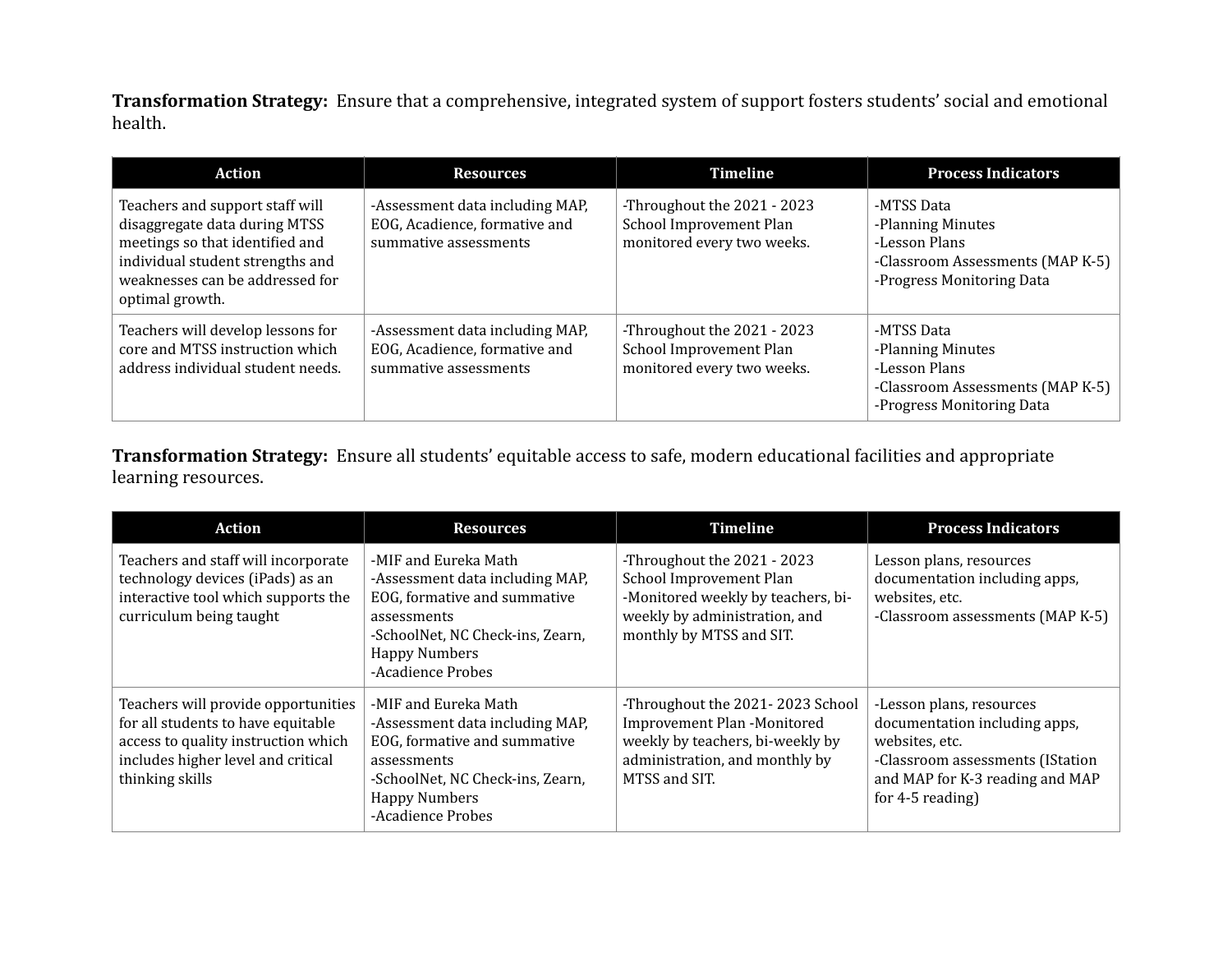Transformation Strategy: Initiate, sustain, and leverage strong external partnerships that support student learning and school success.

| Action                                                                                                                                                                                 | <b>Resources</b>                                                                                                                      | <b>Timeline</b>                                                                                                     | <b>Process Indicators</b>                                                                                                                                                      |
|----------------------------------------------------------------------------------------------------------------------------------------------------------------------------------------|---------------------------------------------------------------------------------------------------------------------------------------|---------------------------------------------------------------------------------------------------------------------|--------------------------------------------------------------------------------------------------------------------------------------------------------------------------------|
| School personnel will reach out to<br>community members and<br>organizations to initiate<br>partnerships and then follow up to<br>discuss continued needs.                             | -RCS Backpack Guidelines<br>-Communication among staff<br>members so that needs are known.<br>-CES Thank You Notes                    | -Throughout the 2021 - 2023<br>School Improvement Plan<br>-Monitored by teachers and<br>administration.             | -Needed items are available for<br>student and classroom use.                                                                                                                  |
| School personnel will continue<br>communication with middle and<br>high school in which our students<br>feed to continue role model and<br>mentor opportunities from these<br>schools. | -CHASE High School Leadership<br>Class<br>-CHASE High School Student<br>Council<br>-CHASE High School Varsity<br><b>Football Team</b> | -Throughout the 2021 - 2023<br>School Improvement Plan<br>-Monitored by administration and<br>CMS and CHS personnel | -High School Heros planned and<br>implemented<br>-Kindergarten/High School Reading<br>Buddies program<br>-Math Activity opportunities with<br><b>CHS Varsity Football Team</b> |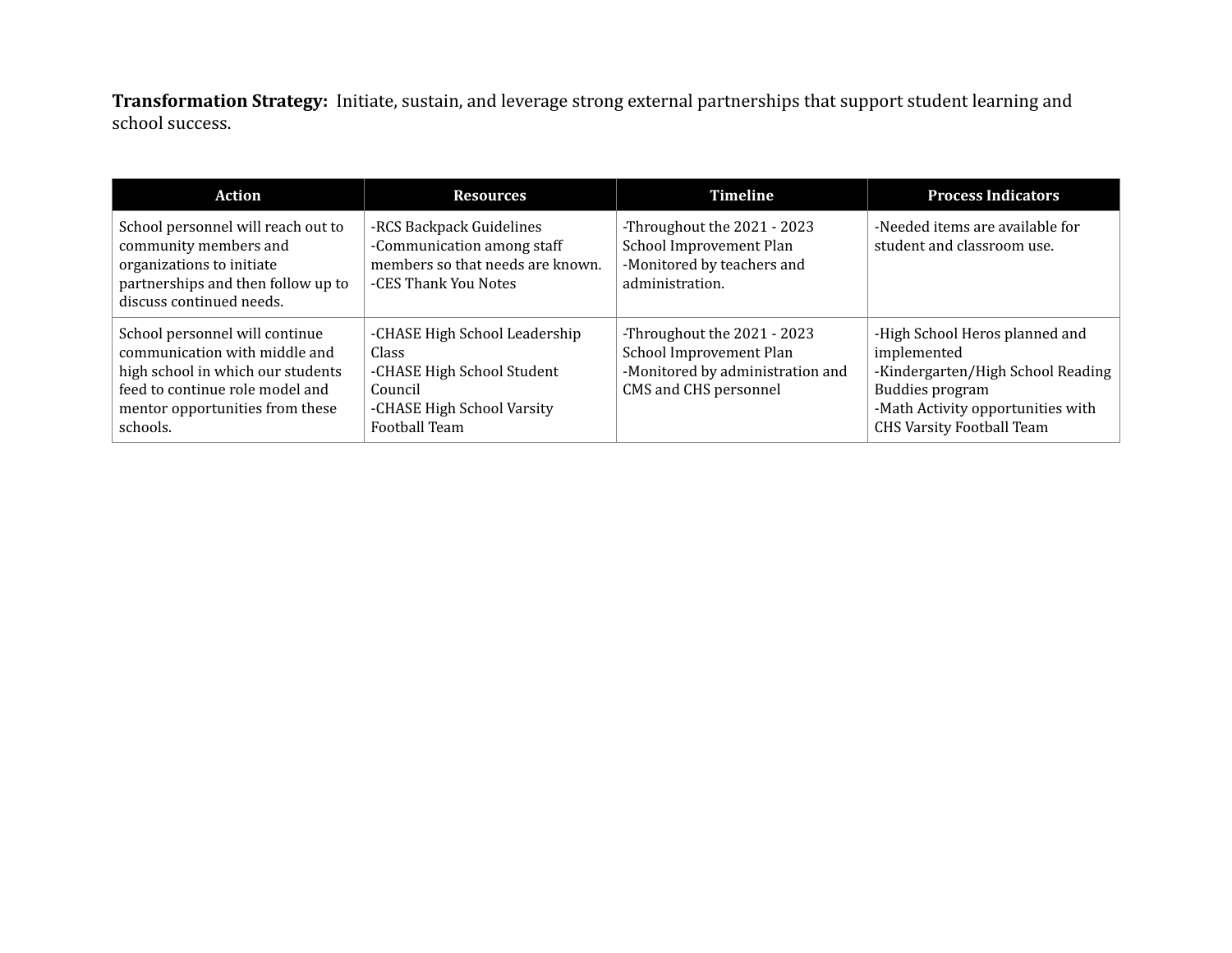## **SMART** Goal Statement: Proficiency rates on the NC End of Grade test of Reading will increase to at least 55% during the 2021-2022 school year and at least 60% for the 2022-2023 school year.

**Transformation Strategy:** Engage every student in rigorous, personalized learning focused on college and career success.

| <b>Action</b>                                                                                                                              | <b>Resources</b>                                                                                                                                                                            | <b>Timeline</b>                                                                                                                                           | <b>Process Indicators</b>                                                                                                                                 |
|--------------------------------------------------------------------------------------------------------------------------------------------|---------------------------------------------------------------------------------------------------------------------------------------------------------------------------------------------|-----------------------------------------------------------------------------------------------------------------------------------------------------------|-----------------------------------------------------------------------------------------------------------------------------------------------------------|
| Teachers will utilize Benchmark<br>Advance for Core and MTSS<br>instruction.                                                               | -Benchmark Advance<br>-MAP and EOG data, formative and<br>summative assessments<br>-iPads, MacBooks, and other<br>technology<br>-Professional Development for<br>teachers<br>-Title I funds | -Throughout the 2021 - 2023<br>School Improvement Plan<br>-Monitored weekly by teachers, bi-<br>weekly by administration, and<br>monthly by MTSS and SIT. | -Lesson plans, resources<br>documentation including apps,<br>websites, etc.<br>-Classroom assessments (MAP for<br>K-3 reading and MAP for 4-5<br>reading) |
| Incorporate at least 90-minute<br>Literacy Blocks into each grade<br>level's daily schedule of instruction<br>to focus on literacy skills. | -Benchmark Advance<br>-MAP and EOG data, formative and<br>summative assessments<br>-iPads, MacBooks, and other<br>technology<br>-Professional Development for<br>teachers<br>-Title I funds | -Throughout the 2021 - 2023<br>School Improvement Plan<br>-Monitored weekly by teachers, bi-<br>weekly by administration, and<br>monthly by MTSS and SIT. | -Lesson plans, resources<br>documentation including apps,<br>websites, etc<br>-Classroom assessments (MAP for<br>K-3 reading and MAP for 4-5<br>reading)  |
| Create differentiated lesson plans<br>to target individualized needs.                                                                      | -Benchmark Advance<br>-MAP and EOG data, formative and<br>summative assessments<br>-iPads, MacBooks, and other<br>technology<br>-Professional Development for<br>teachers<br>-Title I funds | -Throughout the 2021 - 2023<br>School Improvement Plan<br>-Monitored weekly by teachers, bi-<br>weekly by administration, and<br>monthly by MTSS and SIT. | -Lesson plans, resources<br>documentation including apps,<br>websites, etc.<br>-Classroom assessments (MAP for<br>K-3 reading and MAP for 4-5<br>reading) |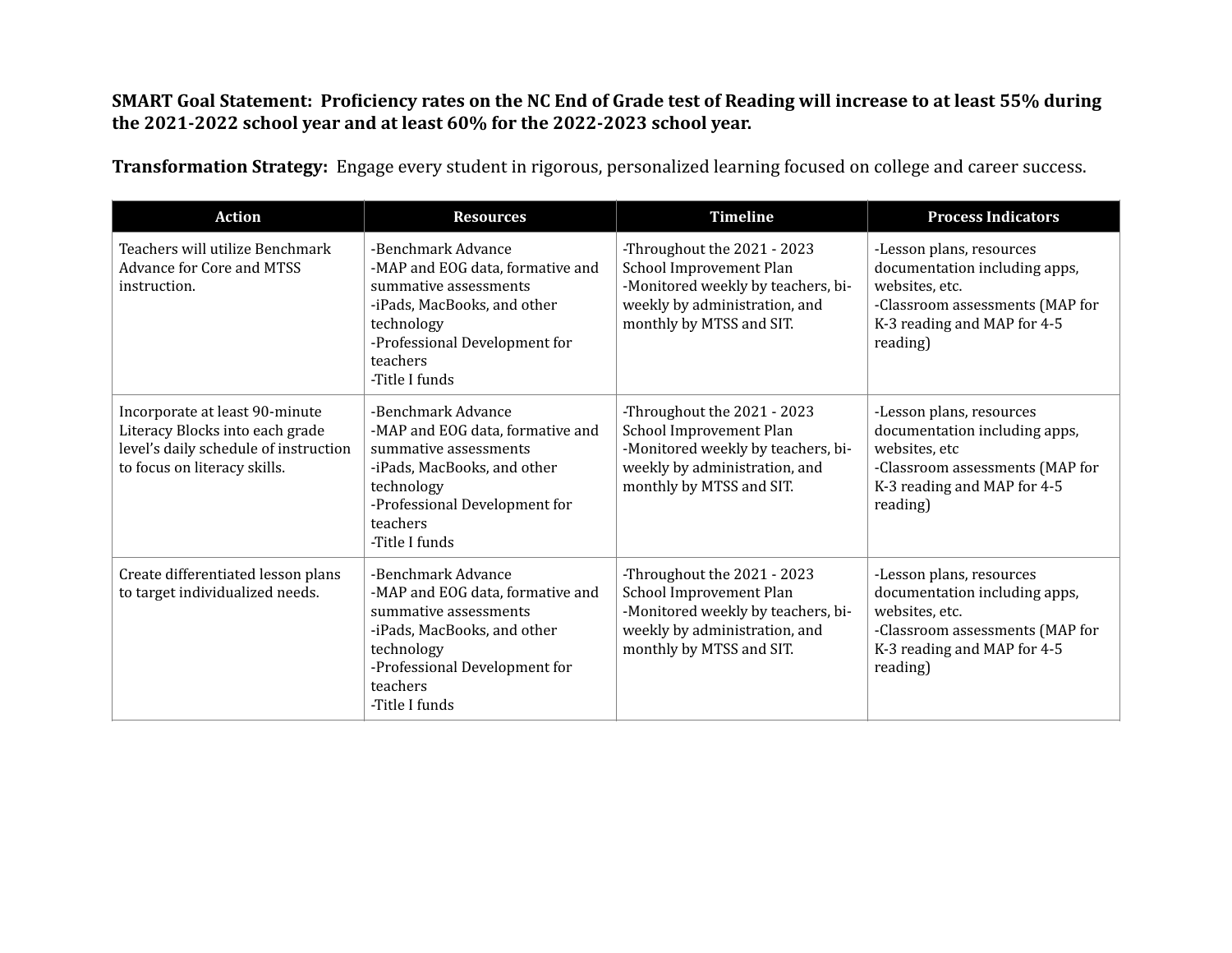Transformation Strategy: Ensure that a comprehensive, integrated system of support fosters students' social and emotional health.

| Action                                                                                                                                                                                        | <b>Resources</b>                                                                                      | <b>Timeline</b>                                                                 | <b>Process Indicators</b>                                                                                                 |
|-----------------------------------------------------------------------------------------------------------------------------------------------------------------------------------------------|-------------------------------------------------------------------------------------------------------|---------------------------------------------------------------------------------|---------------------------------------------------------------------------------------------------------------------------|
| Teachers and support staff will<br>disaggregate data during MTSS<br>meetings so that identified and<br>individual student strengths and<br>weaknesses can be addressed for<br>optimal growth. | -Assessment data including MAP,<br>EOG, formative and summative<br>assessments                        | Throughout the 2021 - 2023 School<br>Improvement Plan monitored every<br>month. | -MTSS data<br>-Planning minutes-Lesson Plans<br>-Classroom Assessments (MAP for<br>K-3 reading and MAP for 4-5<br>reading |
| Teachers will develop lessons for<br>core and MTSS instruction which<br>address individual student needs.                                                                                     | -MTSS meeting notes<br>-Assessment data including MAP,<br>EOG, formative and summative<br>assessments | Throughout the 2021 - 2023 School<br>Improvement Plan monitored every<br>month. | -MTSS data<br>-Planning minutes-Lesson Plans<br>-Classroom Assessments (MAP for<br>K-3 reading and MAP for 4-5<br>reading |

Transformation Strategy: Ensure all students' equitable access to safe, modern educational facilities and appropriate learning resources.

| <b>Action</b>                                                                                                                                                             | <b>Resources</b>                                                                                                                         | <b>Timeline</b>                                                                                         | <b>Process Indicators</b>                                                                                                                                        |
|---------------------------------------------------------------------------------------------------------------------------------------------------------------------------|------------------------------------------------------------------------------------------------------------------------------------------|---------------------------------------------------------------------------------------------------------|------------------------------------------------------------------------------------------------------------------------------------------------------------------|
| Teachers and staff will incorporate<br>technology devices (iPads) as an<br>interactive tool which supports the<br>curriculum being taught.                                | -Benchmark Advance<br>-mClass, MAP, and EOG data,<br>formative and summative<br>assessments<br>-Professional Development for<br>teachers | -Throughout the 2021 - 2023<br>School Improvement Plan<br>-Monitored by teachers and<br>administration. | -Lesson plans, resources<br>documentation including apps,<br>websites, etc<br>-Classroom assessments (MAP for<br>K-3 reading and MAP for 4-5<br>reading)         |
| Teachers will provide opportunities<br>for all students to have equitable<br>access to quality instruction which<br>includes higher level and critical<br>thinking skills | -Benchmark Advance<br>-mClass, MAP, and EOG data,<br>formative and summative<br>assessments<br>-Professional Development for<br>teachers | -Throughout the 2021 - 2023<br>School Improvement Plan<br>-Monitored by teachers and<br>administration. | -Lesson plans, resources,<br>documentations including apps,<br>websites, etc.<br>-Classroom assessments (MAP for K)<br>- 3 reading and MAP for 4 - 5<br>reading) |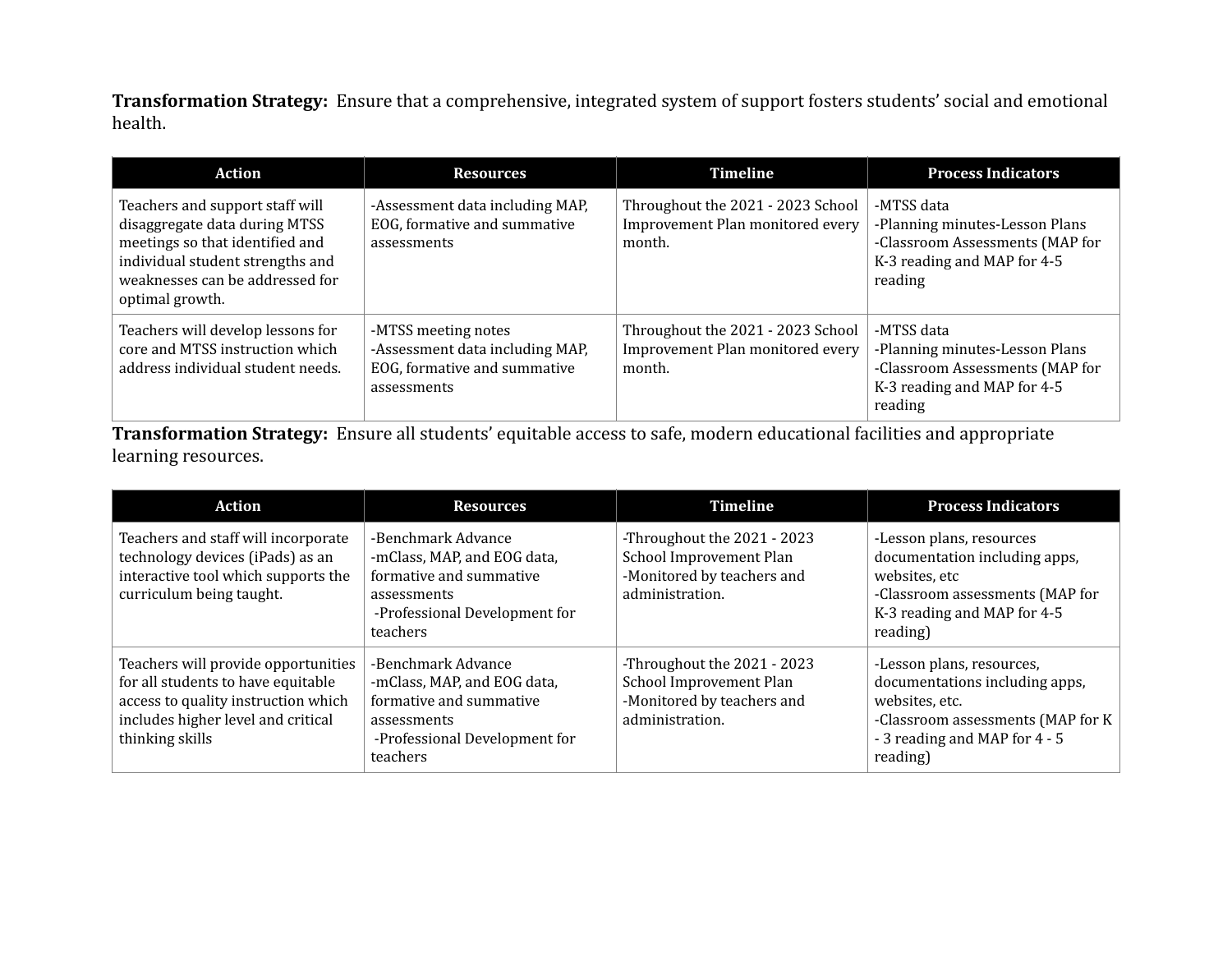Transformation Strategy: Initiate, sustain, and leverage strong external partnerships that support student learning and school success.

| Action                                                                                                                                                                                 | <b>Resources</b>                                                                                                                      | <b>Timeline</b>                                                                                          | <b>Process Indicators</b>                                                                                                                                                          |
|----------------------------------------------------------------------------------------------------------------------------------------------------------------------------------------|---------------------------------------------------------------------------------------------------------------------------------------|----------------------------------------------------------------------------------------------------------|------------------------------------------------------------------------------------------------------------------------------------------------------------------------------------|
| School personnel will reach out to<br>community members and<br>organizations to initiate<br>partnerships and then follow up to<br>discuss continued needs.                             | RCS Backpack Guidelines<br>-Communication among staff<br>members so that needs are known<br>-CES Thanks You Notes                     | -Throughout the 2021 - 2023<br>School Improvement Plan<br>-Monitored by teachers, and<br>administration. | Needed items are available for<br>student and classroom use.                                                                                                                       |
| School personnel will continue<br>communication with middle and<br>high school in which our students<br>feed to continue role model and<br>mentor opportunities from these<br>schools. | -CHASE High School Leadership<br><b>Class</b><br>-CHASE High School Student<br>Council<br>-CHASE High School Varsity<br>Football Team | -Throughout the 2021 - 2023<br>School Improvement Plan<br>-Monitored by teachers and<br>administration.  | -High School Heroes planned and<br>implemented<br>-Kindergarten/High School Reading<br><b>Buddies Program</b><br>-Reading Activity opportunities<br>with CHS Varsity Football Team |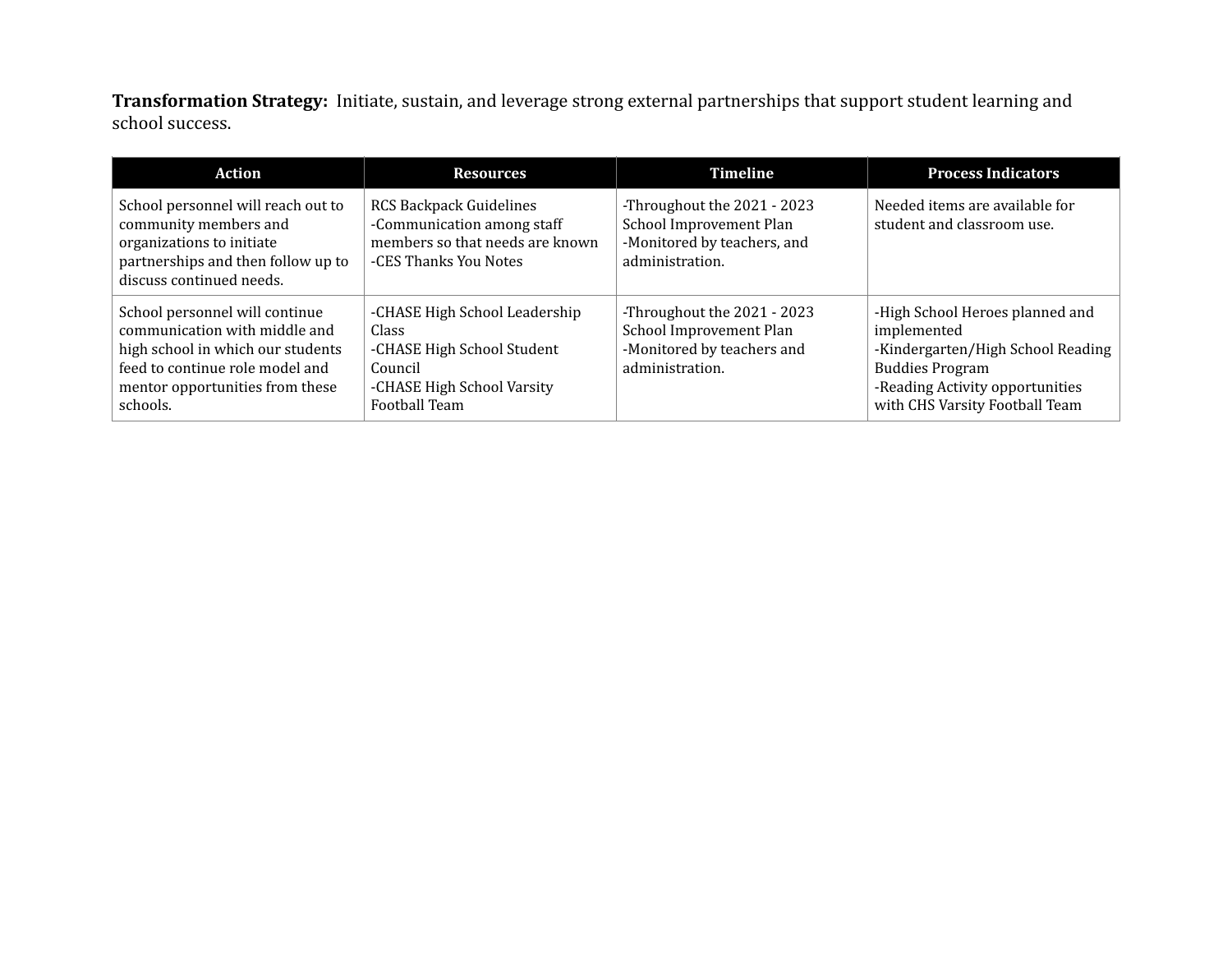## SMART Goal Statement: Proficiency Rates on the NC End of Grade Test for Science will increase to at least 75% during the 2021-2022 school year and at least 80% for the 2022-2023 school year.

Transformation Strategy: Engage every student in rigorous, personalized learning focused on college and career success.

| <b>Action</b>                                                                                                                                                             | <b>Resources</b>                                                                                                                                                                                                                         | <b>Timeline</b>                                                                                                                                        | <b>Process Indicators</b>                                                                               |
|---------------------------------------------------------------------------------------------------------------------------------------------------------------------------|------------------------------------------------------------------------------------------------------------------------------------------------------------------------------------------------------------------------------------------|--------------------------------------------------------------------------------------------------------------------------------------------------------|---------------------------------------------------------------------------------------------------------|
| Teachers will utilize the<br><b>Rutherford County Schools</b><br><b>Instructional Resources (SIF)</b><br>for Core instruction.                                            | -SIF<br>-Assessment data including EOG,<br>formative and summative<br>assessments<br>-SchoolNet<br>-STEM Lab Lessons<br>-Science Leveled Readers<br>-Professional Development for<br><b>Teachers</b><br>-Robotics Lessons and Activities | Throughout the 2021-2023<br>School Improvement Plan<br>-Monitored weekly by teachers,<br>bi-weekly by administration,<br>and monthly by MTSS and SIT.  | -Lesson plans, resources,<br>documentation including apps,<br>websites, etc. -Classroom<br>assessments  |
| Continue utilizing a STEM<br>(Science, Technology,<br>Engineering, and Math) Lab as<br>a Special which uses a hands-<br>on approach to support grade<br>level curriculum. | -SIF<br>-STEM Lab Lessons<br>-Grant Funds to procure necessary<br>materials and supplies                                                                                                                                                 | -Throughout the 2021-2023<br>School Improvement Plan<br>-Monitored weekly by teachers,<br>bi-weekly by administration,<br>and monthly by MTSS and SIT. | -Lesson plans, resources,<br>documentation including apps,<br>websites, etc. - Classroom<br>assessments |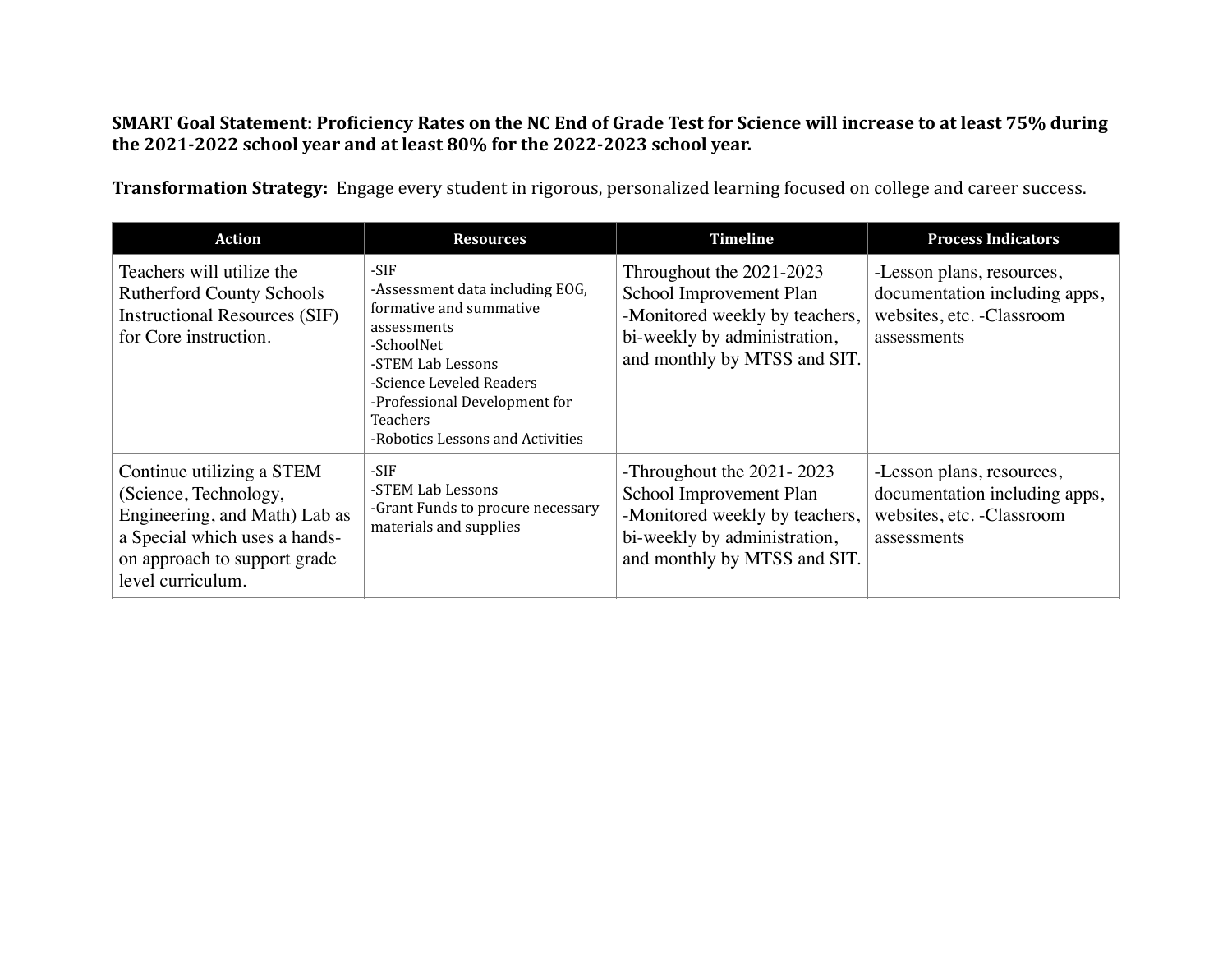Transformation Strategy: Ensure that a comprehensive, integrated system of support fosters students' social and emotional health.

| <b>Action</b>                                                                                                                                                                                 | <b>Resources</b>                                                                                      | <b>Timeline</b>                                                                 | <b>Process Indicators</b>                                                                                                 |
|-----------------------------------------------------------------------------------------------------------------------------------------------------------------------------------------------|-------------------------------------------------------------------------------------------------------|---------------------------------------------------------------------------------|---------------------------------------------------------------------------------------------------------------------------|
| Teachers and support staff will<br>disaggregate data during MTSS<br>meetings so that identified and<br>individual student strengths and<br>weaknesses can be addressed for<br>optimal growth. | -Assessment data including MAP,<br>EOG, formative and summative<br>assessments                        | Throughout the 2021 - 2023 School<br>Improvement Plan monitored every<br>month. | -MTSS data<br>-Planning minutes-Lesson Plans<br>-Classroom Assessments (MAP for<br>K-3 reading and MAP for 4-5<br>reading |
| Teachers will develop lessons for<br>core and MTSS instruction which<br>address individual student needs.                                                                                     | -MTSS meeting notes<br>-Assessment data including MAP,<br>EOG, formative and summative<br>assessments | Throughout the 2021 - 2023 School<br>Improvement Plan monitored every<br>month. | -MTSS data<br>-Planning minutes-Lesson Plans<br>-Classroom Assessments (MAP for<br>K-3 reading and MAP for 4-5<br>reading |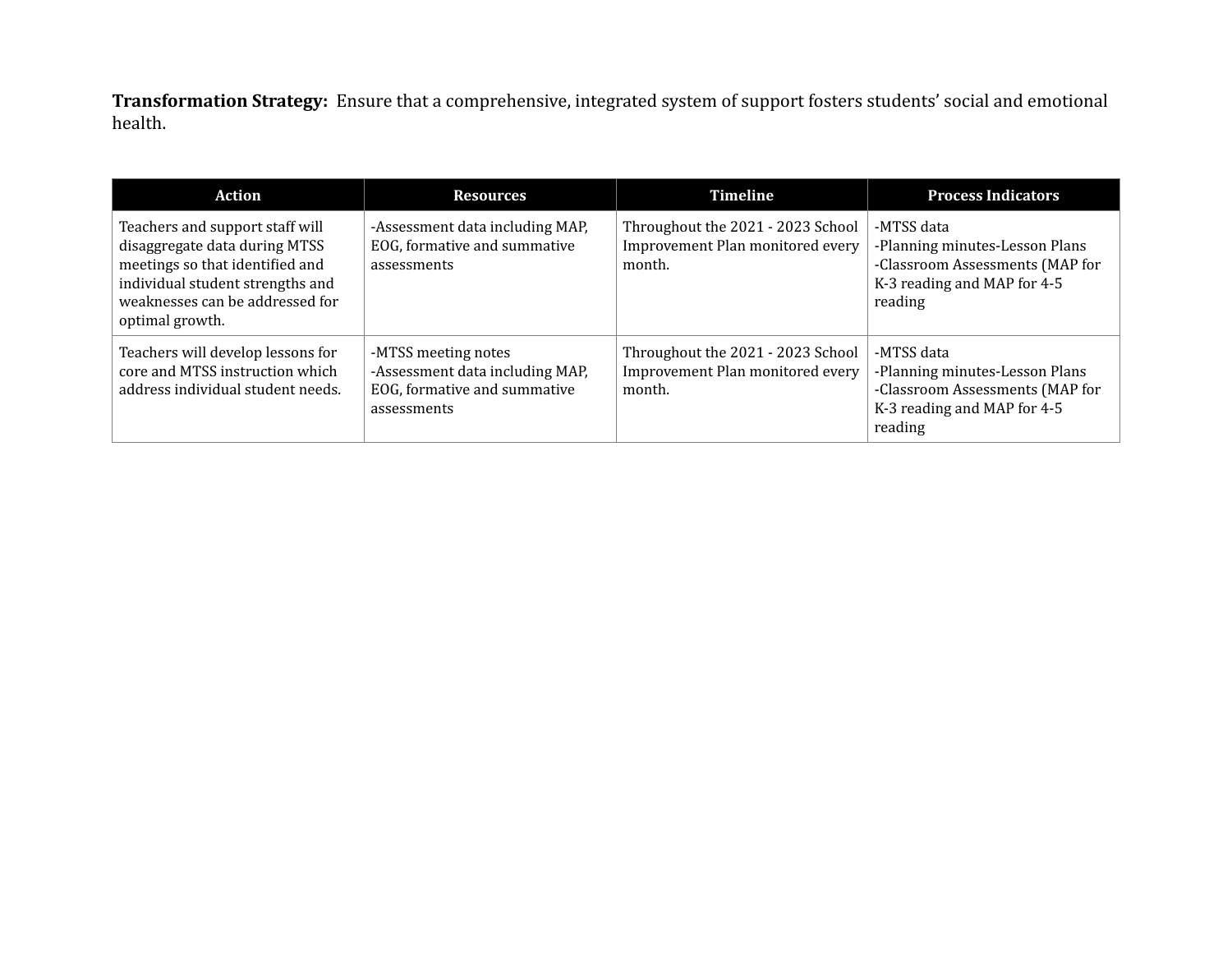Transformation Strategy: Ensure all students' equitable access to safe, modern educational facilities and appropriate learning resources.

| <b>Action</b>                                                                                                                                                                 | <b>Resources</b>                                                                                                                            | <b>Timeline</b>                                                                                                                                          | <b>Process Indicators</b>                                                                              |
|-------------------------------------------------------------------------------------------------------------------------------------------------------------------------------|---------------------------------------------------------------------------------------------------------------------------------------------|----------------------------------------------------------------------------------------------------------------------------------------------------------|--------------------------------------------------------------------------------------------------------|
| Teachers and staff will<br>incorporate technology devices<br>(iPads) as an interactive tool<br>which supports the curriculum<br>being taught.                                 | <b>RCS</b> Instructional Resources<br>(SIF) - EOG data, formative and<br>summative assessments<br>-Professional Development for<br>teachers | -Throughout the 2021 - 2023<br>School Improvement Plan<br>-Monitored weekly by teachers,<br>bi-weekly by administration,<br>and monthly by MTSS and SIT. | -Lesson plans, resources,<br>documentation including apps,<br>websites, etc. -Classroom<br>assessments |
| Teachers will provide<br>opportunities for all students to<br>have equitable access to quality<br>instruction which includes<br>higher level and critical<br>thinking skills. | -RCS Instructional Resources<br>(SIF) - EOG data, formative and<br>summative assessments<br>-Professional Development for<br>teachers       | Throughout the 2021 - 2023<br>School Improvement Plan<br>-Monitored weekly by teachers,<br>bi-weekly by administration,<br>and monthly by MTSS and SIT   | -Lesson plans, resources,<br>documentation including apps,<br>websites, etc. -Classroom<br>assessments |

Transformation Strategy: Initiate, sustain, and leverage strong external partnerships that support student learning and school success.

| Action                                                                                                                                                     | <b>Resources</b>                                                                                                         | <b>Timeline</b>                                                                                                          | <b>Process Indicators</b>                                     |
|------------------------------------------------------------------------------------------------------------------------------------------------------------|--------------------------------------------------------------------------------------------------------------------------|--------------------------------------------------------------------------------------------------------------------------|---------------------------------------------------------------|
| School personnel will reach out<br>to community members and<br>organizations to initiate<br>partnerships and then follow up<br>to discuss continued needs. | <b>RCS Backpack Guidelines</b><br>-Communication among staff<br>members so that needs are<br>known. -CES Thank You Notes | Throughout the $2021 - 2023$<br>School Improvement Plan<br>-Monitored daily by teachers,<br>bi-weekly by administration. | -Needed items are available for<br>student and classroom use. |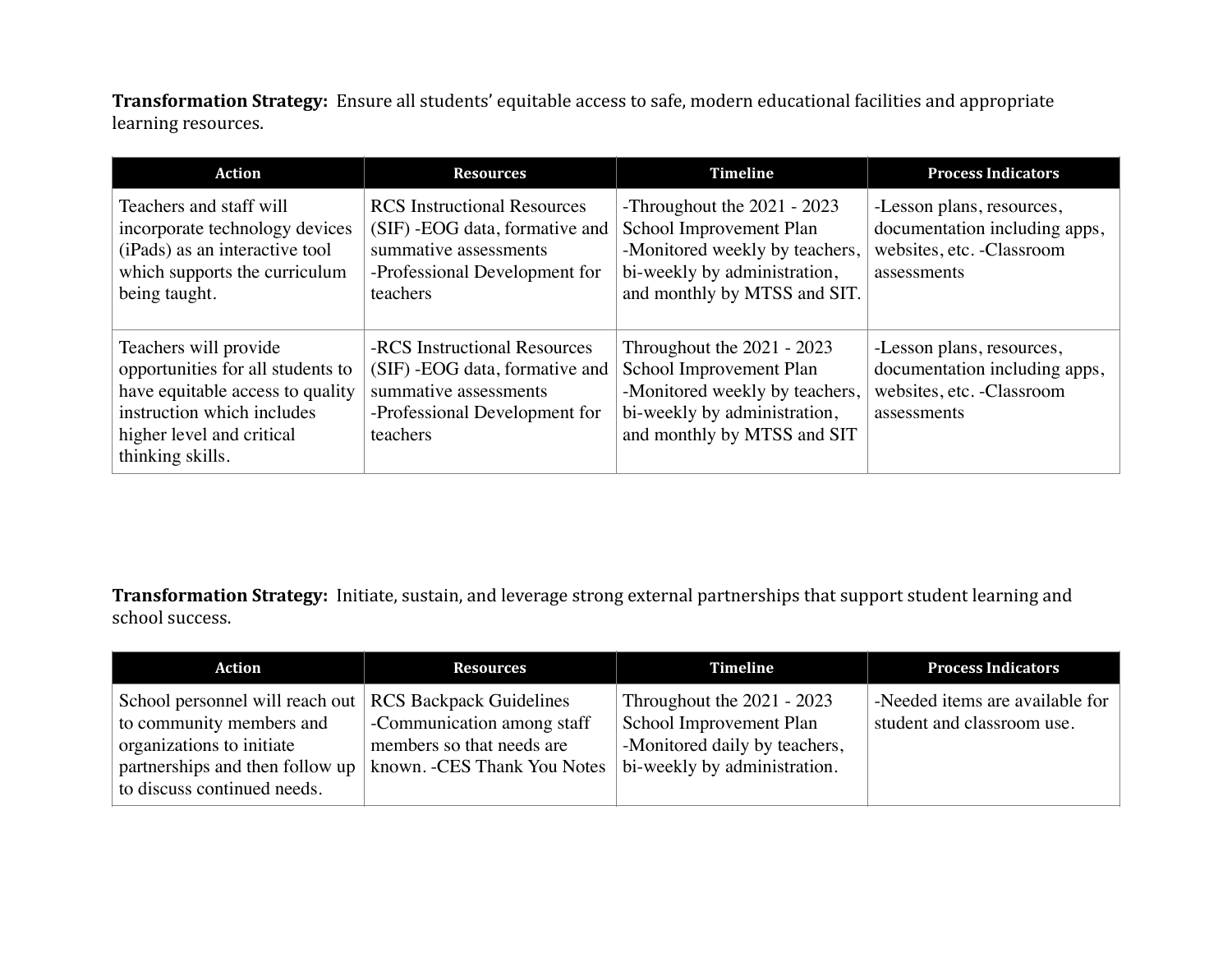| Action                                                                                                                                                                                    | <b>Resources</b>                                                                                                                         | <b>Timeline</b>                                                                                                             | <b>Process Indicators</b>                                                                                                                                                           |
|-------------------------------------------------------------------------------------------------------------------------------------------------------------------------------------------|------------------------------------------------------------------------------------------------------------------------------------------|-----------------------------------------------------------------------------------------------------------------------------|-------------------------------------------------------------------------------------------------------------------------------------------------------------------------------------|
| School personnel will continue<br>communication with middle<br>and high school in which our<br>students feed to continue role<br>model and mentor<br>opportunities from these<br>schools. | <b>CHASE High School</b><br>Leadership Class -CHASE<br>High School Student Council<br>-CHASE High School Varsity<br><b>Football Team</b> | Throughout the 2021 - 2023<br>School Improvement Plan<br>-Monitored daily by<br>administration and CMS and<br>CHS personnel | High School Heros planned and<br>implemented -Kindergarten /<br><b>High School Reading Buddies</b><br>program - Science Activity<br>opportunities with CHS Varsity<br>Football Team |